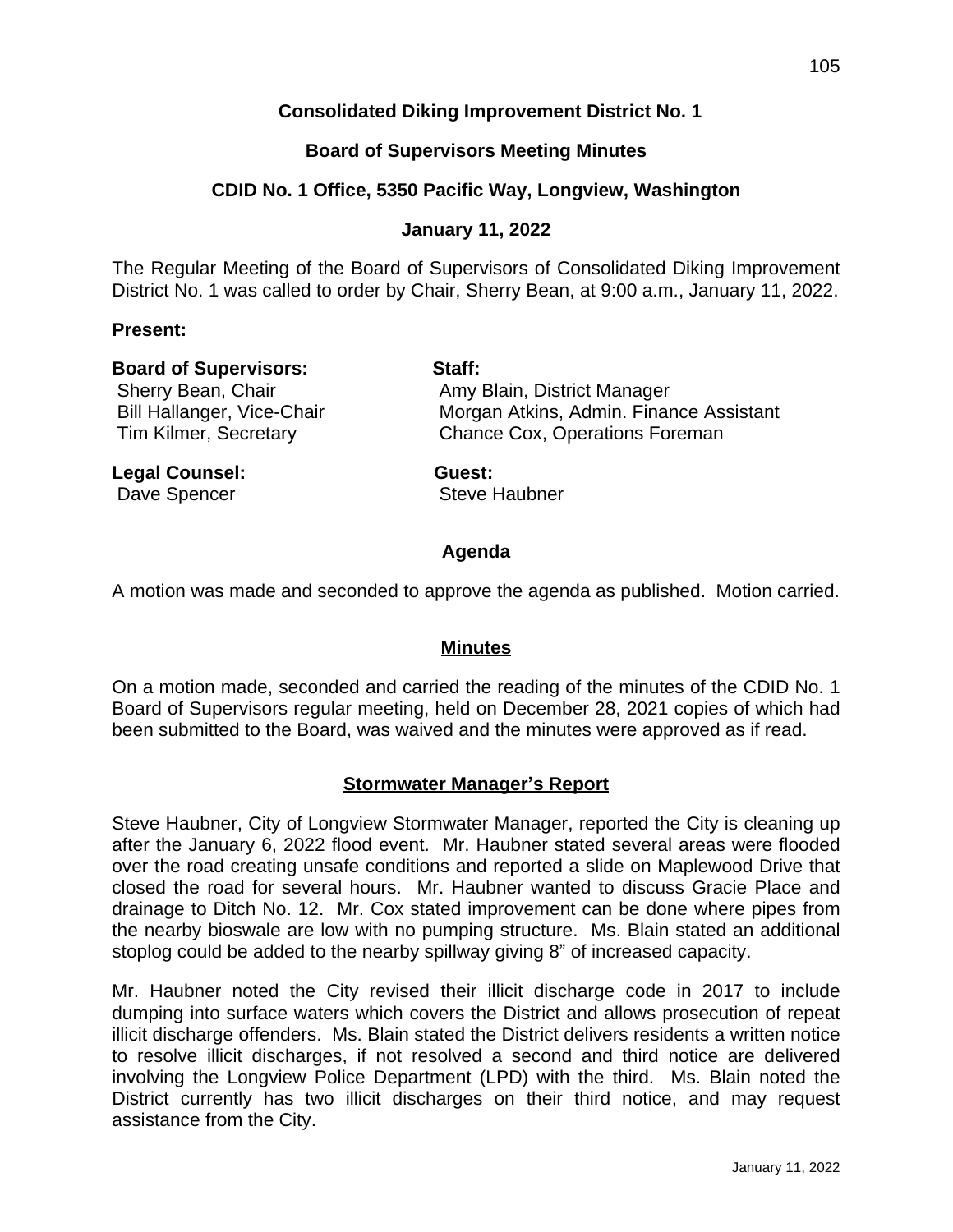# **Permit No. 21-09, Finch Drive Apartments**

Ms. Blain recalled at the July 13, 2021 Board of Supervisors regular meeting the sale of Regional Stormwater Detention for the Finch Drive Apartments was approved and at the July 27, 2021 Board of Supervisor regular meeting Permit No. 21-09, Finch Drive Apartments, was approved to add a new stormwater outfall according to PLS Engineering flow calculations. Ms. Blain reported the City of Longview is prepared to issue project permits and Regional Stormwater Detention will be purchased when the development issues the District payment.

# **Engineer's Report**

Annual Report: - Aquatic Plant and Algae Management General Permit: Amy Blain, District Manager, reported the District's Aquatic Plant and Algae Management (APAM) General Permit Annual Report was submitted to the Washington State Department of Ecology (WSDOE). Ms. Blain noted she requested advice/recommendation to assist with treating weed growth in the ditches. Ms. Blain noted she is hoping for WSDOE internal resource or consultant recommendation.

# **Operations Foreman Report**

Chance Cox, Operations Foreman, reported on the following maintenance activities:

- Vegetation removal along Ditch No. 5 to No. 10 and No. 14.
- Screen cleaning at Reynolds Pump Station.
- Maintenance along the Cowlitz River Levee.

January 6, 2022 Flood Event: The District crew worked several hours of overtime during the recent January 6, 2022 flood event. Their response was necessary for debris removal at the pump stations and a crew from Champ's Tree Service assisted with debris removal. Ms. Blain noted the USACE called to check in on the District during the flood event.

Mr. Cox reported Ditch No. 6 levels were higher than usual during the storm and radial gate procedures were printed for each District crew member and each Pump Station. Mr. Haubner noted the City needs to address water runoff coming above Wildwood Drive that sheet flows across Pacific Way. Ms. Blain proposed the City add more catch basins to the targeted areas. Mr. Cox reported the Reynolds Pump Station and Pump No. 6 screens were dislodged, affecting operating during the storm. Mr. Cox stated temporary cables are used to bolt these screens into place and reduce movement.

# **Attorney's Report**

Resolution No. 21-05, CCW Interlocal Agreement: At the December 14, 2021 Board of Supervisors regular meeting a motion was made to authorize the District Manager to sign a memorandum for changes to the Cowlitz Clean Waters (CCW) Interlocal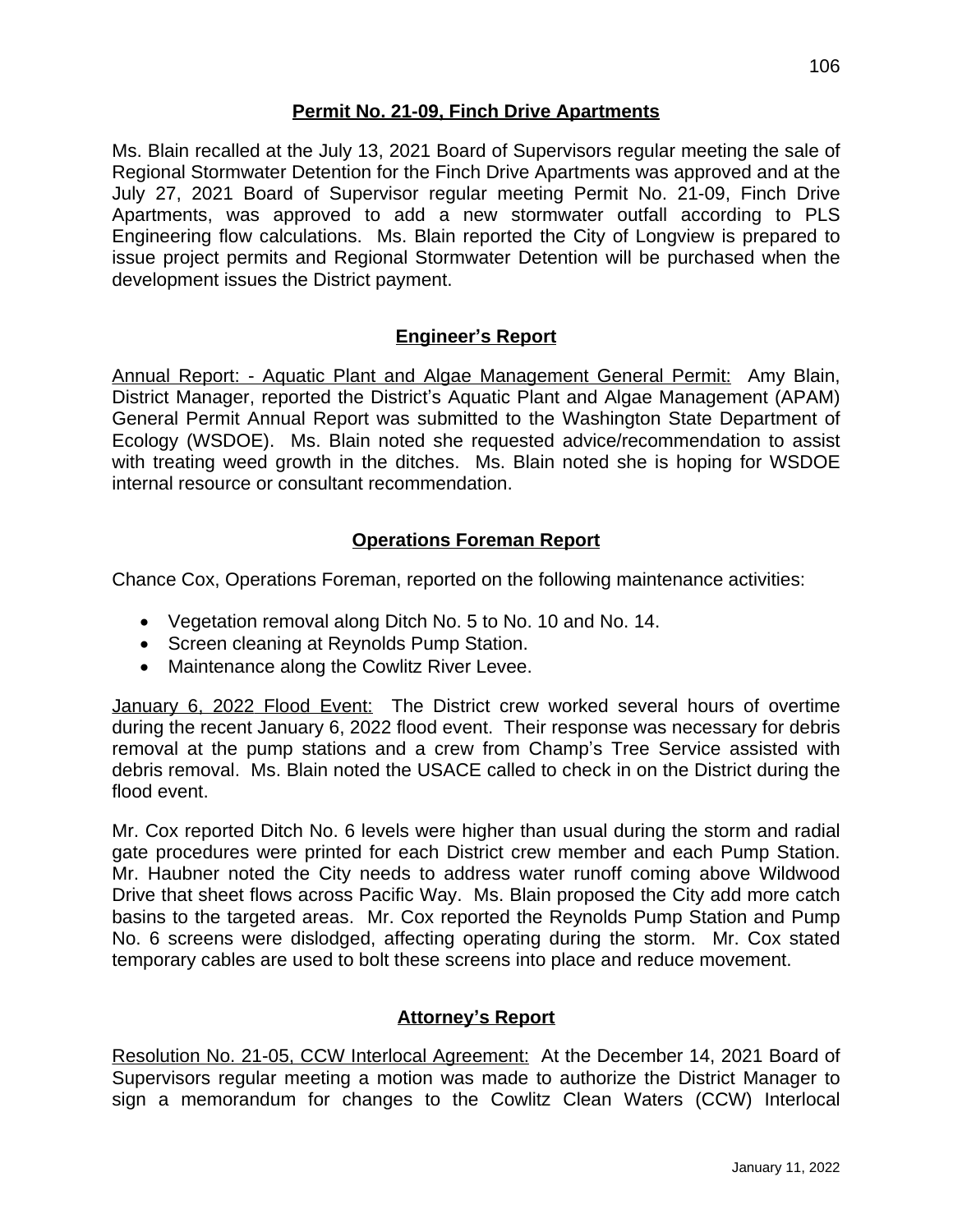# **Old Business**

Project No. 22-09, 2022 Election (Kilmer): Ms. Atkins reported Supervisor Kilmer was the only candidate to file for the open CDID No. 1 Supervisor position, therefore being automatically elected. Supervisor Kilmer took the Oath of Office and assumed the office immediately.

## **New Business**

Washington Cares Fund – Delay of LTC Payroll Tax: Ms. Blain recalled at the August 10, 2021 Board of Supervisors regular meeting Resolution 21-02, to provide a long term care health benefit to its employees and establishing a monthly allowance for the purpose of disbursing payment for monthly premiums of said long term care policy was approved. Ms. Blain reported the Washington State Governor, Jay Inslee, announced a temporary delay in the collection of premiums for the Washington Long Term Care program (WA Cares). Initially the delay was temporary and presumed collection will begin in April 2022. Ms. Blain stated after conversations with the Washington State Governors Office the WA Cares premium collection delay could be a lot longer and recommended cancelling the District's long term care health benefit until the WA Cares premium is finalized.

Discussion followed regarding cancelling the District's long term care health benefit and premium cost once a program is re-established for District employees.

A motion was made and seconded, to suspend the District's long term care health benefit until the WA Cares premium collection issues are resolved. Motion carried.

Open Government Training Requirements: District staff and the Board of Supervisors are due to renew Open Government Training from the Washington State Office of the Attorney General's website in 2022. Ms. Atkins stated staff and the Board of Supervisors completed the Open Government Training in 2018 and it should be renewed every 4 years, noting Districts staff and the Board of Supervisors have completed renewal training for 2022.

Ditch No. 2 Right-Of-Way – City of Longview Property Acquisition / Trade: Ms. Blain stated the City proposed a property trade for street Parcel #'s: 09223, 06701, 09222, and 09221 on 32<sup>nd</sup> Avenue near Maple Street. Ms. Blain stated the District doesn't have any property to relinquish in the interest. Ms. Blain stated the District's 2022 budget allocated \$20,000 for property purchases and would like to move forward with these parcels, which are estimated to be assessed at \$4,000 total. Discussion followed regarding maintenance and mowing if the parcels are acquired.

The Board of Supervisors instructed the District Manager to proceed with purchasing options with the City for Parcel #'s: 09223, 06701, 09222, and 09221.